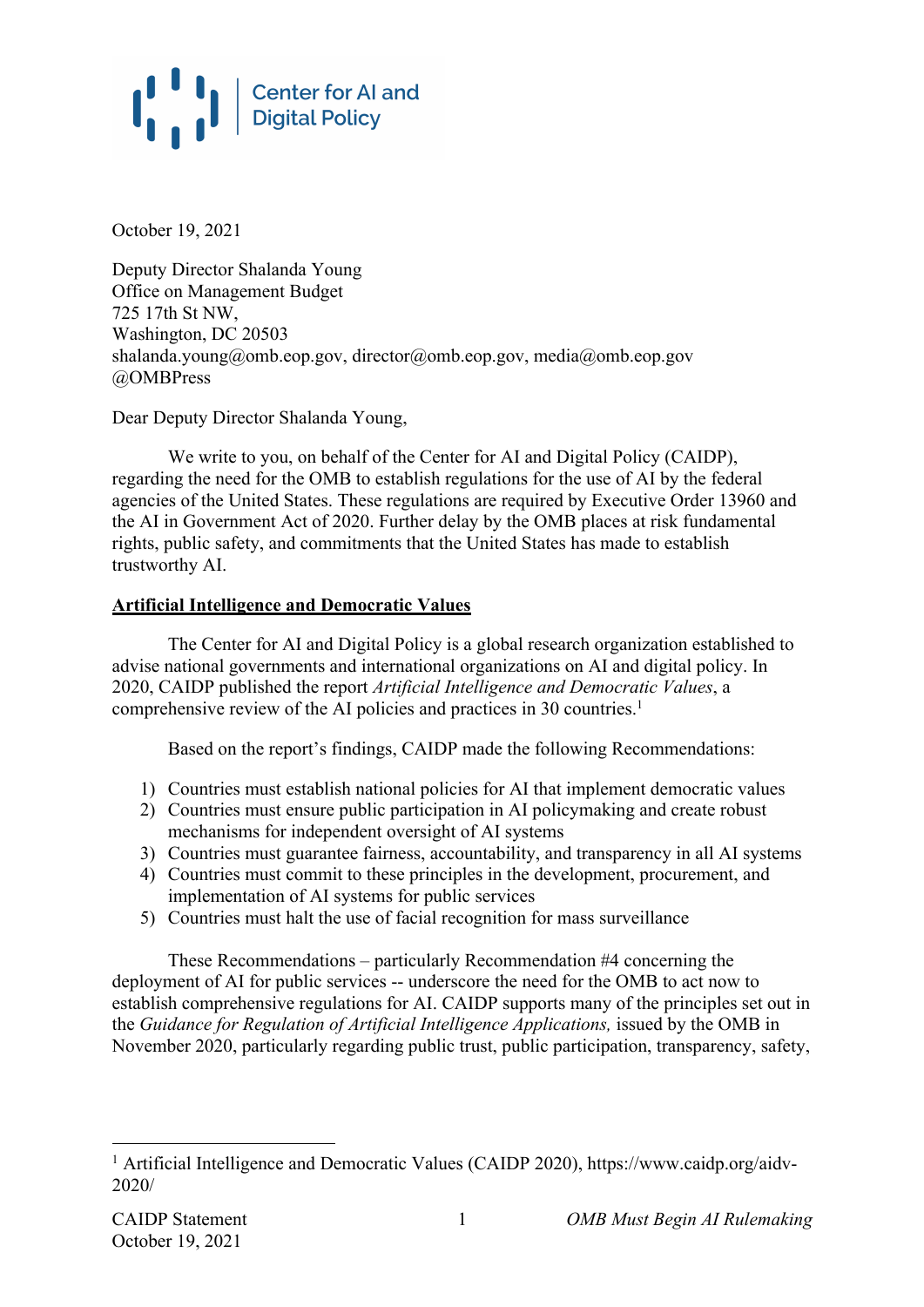## **Center for AI and<br>Digital Policy**

and fairness and non-discrimination.<sup>2</sup> We also note that the U.S. has endorsed these principles in the OECD Recommendation on AI and the G20 AI Principles.<sup>3</sup>

### **The OMB Should Begin the AI Rulemaking Now**

It is time, however, to move beyond principles. Executive Order 13960<sup>4</sup> and the AI in Government Act of  $2020^5$  make clear that the OMB now has a legal obligation to seek public comment and establish regulations for the development and deployment of AI techniques by federal agencies. **The OMB should issue the government-wide memorandum and begin the formal rulemaking for the regulation of AI, as required by E.O. 13960 and the AI in Government Act.**

In particular, E.O. 13960 directed the OMB Director to "publicly post*," by June 2021*, "a roadmap for the policy guidance that OMB intends to create or revise to better support the use of AI consistent with this order," including "a schedule for engaging with the public and timelines for finalizing relevant policy guidance."6 The Executive Order specifically required federal agencies to use AI consistent with "privacy, civil rights, and civil liberties" and in ways that are "sufficiently understandable" and "regularly tested," with agencies accountable for safeguarding their proper use and "disclosing relevant information regarding their use of AI to appropriate stakeholders, including the Congress and the public."<sup>7</sup>

Moreover, in Section 104 of the AI in Government Act of 2020, Congress directed the OMB to "issue a memorandum to the head of each agency" *by September 2021* that would:

- 1) "Inform the development of policies regarding the Federal acquisition and use" of AI,
- 2) "Recommend approaches to remove barriers" for AI use "while protecting civil liberties, civil rights, and economic and national security,"
- 3) "Identify best practices for identifying, assessing, and mitigating any discriminatory impact or bias" on the basis of federally protected categories "or any unintended consequence of the use of artificial intelligence," and
- 4) "Provide a template of the required contents of the agency plans" for achieving consistency with the Act.

Stressing the need to act expeditiously, Congress stated that "[to] help ensure public trust in the applications of artificial intelligence technologies, the Director [of the OMB] shall

Order No. 13960, 85 Fed. Reg. 78,939 (Dec. 3, 2020), available at https://www.federalregister.gov/documents/2020/12/08/2020-27065/promoting-the-use-of-

<sup>2</sup> OMB, *Guidance for Regulation of Artificial Intelligence Applications* (Nov. 17, 2020), https://www.whitehouse.gov/wp-content/uploads/2020/11/M-21-06.pdf

<sup>3</sup> Michael Kratsios, *White House OSTP'S Michael Kratsios Keynote on AI Next Steps*, U.S. Mission to the OECD (May 21, 2019), https://usoecd.usmission.gov/white-house-ostpsmichael-kratsios-keynote-on-ai-next-steps/.<br><sup>4</sup> Promoting the Use of Trustworthy Artificial Intelligence in the Federal Government, Exec.

trustworthy-artificial-intelligence-in-the-federal-government. 5 AI in Government Act of 2020, 40 U.S.C. §§ Pub. L. 116–260, 134 Stat. 2286 (2020).  $6$  E.O. 13960, Sec. 4(b).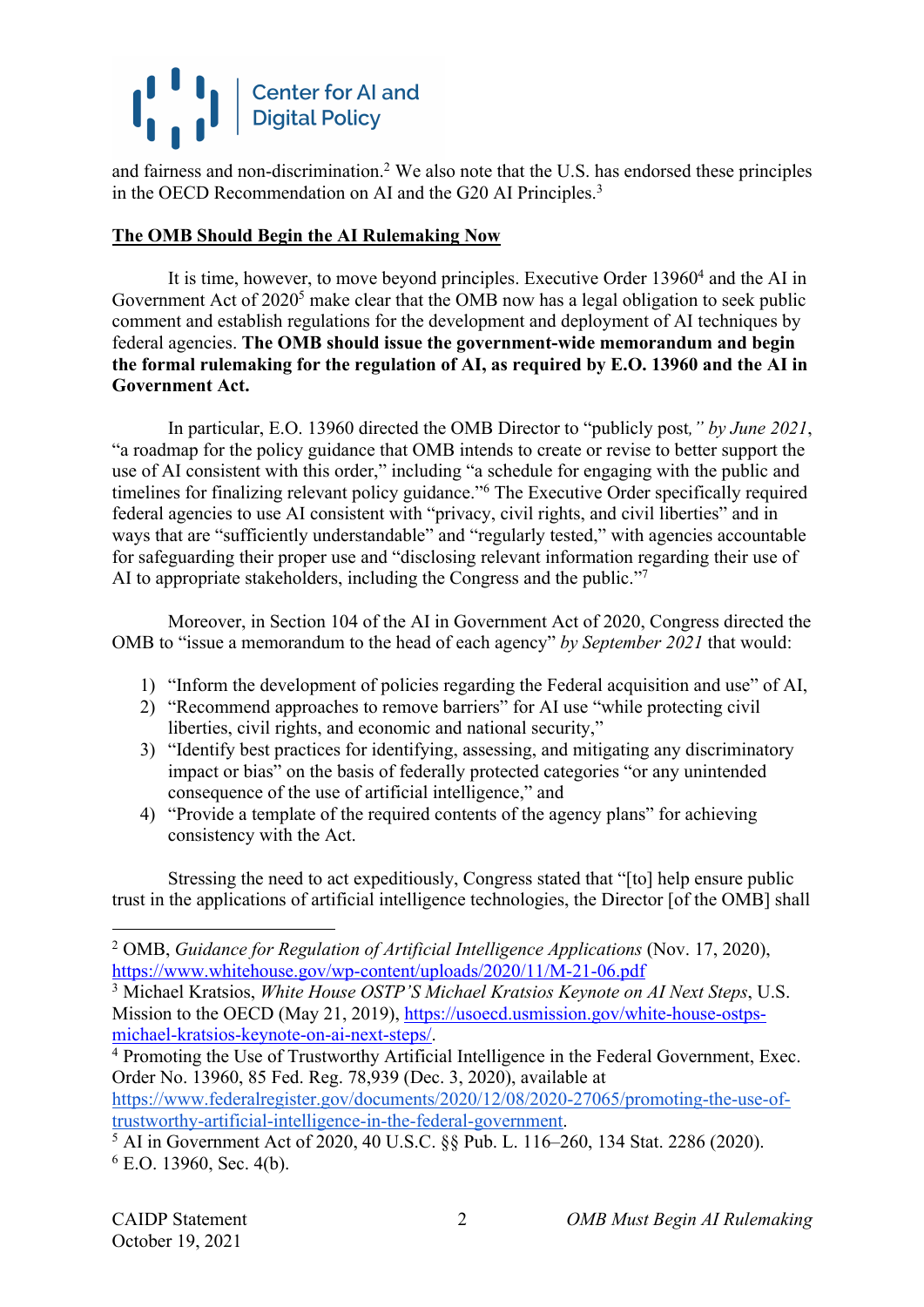# Center for AI and<br>Digital Policy

issue a draft version of the memorandum required under subsection (a) for public comment not later than 180 days after [the] date of enactment of this Act [Dec. 27, 2020]."8

Congress further required "Not later than 180 days after the date on which the Director issues the memorandum required under subsection (a) or an update to the memorandum required under subsection (d), the head of each agency shall submit to the Director and post on a publicly available page on the website of the agency— (1) a plan to achieve consistency with the memorandum; or (2) a written determination that the agency does not use and does not anticipate using artificial intelligence."9

Together, these provisions outline a comprehensive approach to help ensure public trust and confidence in the AI systems deployed by the federal government.

**CAIDP fully supports the goals of public participation, anti-discrimination, and protection of civil rights and civil liberties established by E.O 13960 and the AI in Government Act.** We urge the OMB to uphold its responsibility to start the AI rulemaking now.

### **The OMB Should Follow the President's Lead and Establish Safeguards for Trustworthy AI.**

Further delay by the OMB places at risk the efforts of the United States to promote trustworthy AI among democratic allies. We call your attention to President Biden's recent speech to the United Nations General Assembly. President Biden said that the United States would work with democratic partners to ensure that AI advances "are used to lift people up, to solve problems, and advance human freedom — not to suppress dissent or target minority communities."10 President Biden's speech at the UN followed his earlier remarks at the Munich Security Conference where he urged the G7 nations to stand up for democratic values and called for "rules that will govern the advance of technology and the norms of behavior in cyberspace, artificial intelligence, and biotechnology."11

<sup>10</sup> Joseph R. Biden, *Remarks by President Biden Before the 76th Session of the United Nations General Assembly*, The White House (Sep. 21, 2021),

https://www.whitehouse.gov/briefing-room/speeches-remarks/2021/09/21/remarks-bypresident-biden-before-the-76th-session-of-the-united-nations-general-assembly/. See also *Biden Addresses AI and Rule of Law at UN*, CAIDP Update 2.35 (Sept. 21, 2021), https://www.caidp.org/app/download/8344909063/CAIDP-Update-2.35.pdf

<sup>11</sup> The White House, Remarks by President Biden at the 2021 Virtual Munich Security Conference (Feb. 19, 2021), https://www.whitehouse.gov/briefing-room/speechesremarks/2021/02/19/remarks-by-president-biden-at-the-2021-virtual-munich-securityconference/; See also *Speaking to G7 Leaders, President Biden Calls for AI Rules that "Lift People Up," CAIDP Update* 2.08 (Feb. 22, 2021), https://dukakis.org/center-for-ai-anddigital-policy/speaking-to-g7-leaders-president-biden-calls-for-ai-rules-that-lift-people-up/

*<sup>8</sup>* AI in Government Act of 2020, Sec. 104(b) ("Public Comment").

<sup>9</sup> AI in Government Act of 2020, Sec. 104(c)("Plans").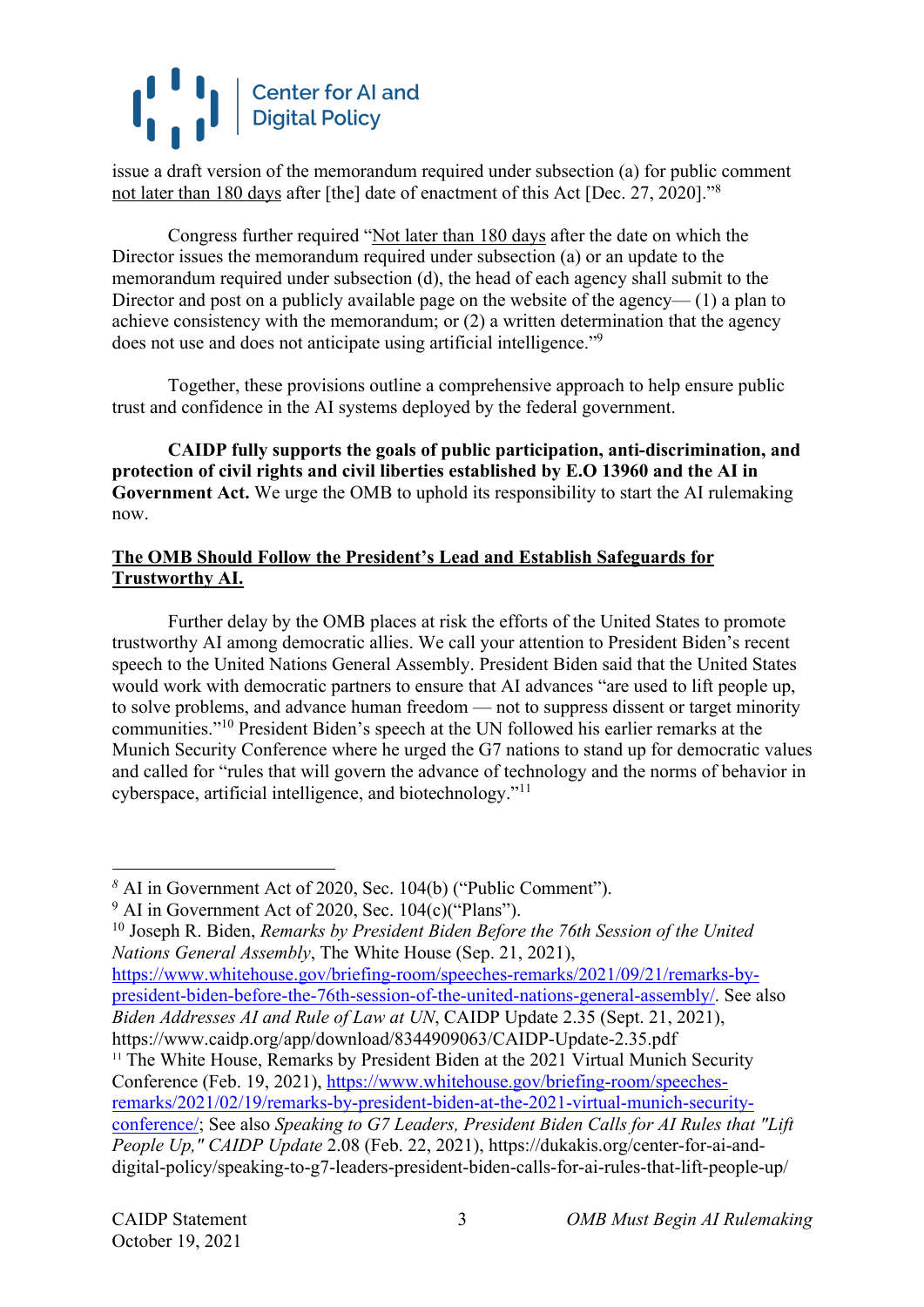## **Center for AI and<br>Digital Policy**

In the recent Joint Statement by the EU-US Trade and Technology Council, trade negotiators for the United States committed "to foster responsible stewardship of trustworthy AI" and "to ensure that AI serves our societies and economies and that it is used in ways consistent with our common democratic values and human rights." Accordingly, the United States made clear its opposition to social scoring. The EU-US Joint Statement also emphasized the need to adopt "policy and regulatory measures."<sup>12</sup>

The President's top science advisors have also underscored the need for clear rules for AI. Dr. Eric Lander and Dr. Alondra Nelson stated this month that the U.S. "should clarify the rights and freedoms we expect data-driven technologies to respect," including the "right to know when and how AI is influencing a decision that affects your civil rights and civil liberties" and the "freedom from pervasive or discriminatory surveillance and monitoring."<sup>13</sup> They said that such rights could be protected by "the federal government refusing to buy software or technology products that fail to respect these rights" or "requiring federal contractors to use technologies that adhere to this 'bill of rights.'" The OSTP has begun to develop an AI "bill of rights" by issuing a public request for information about biometric data.14

Federal agencies need clear standards to ensure robust protection of democratic values for the use of AI. Following our review of the AI policies and practices in 30 countries, the Center concluded that governments must uphold high standards in the development, procurement, and implementation of AI systems for public services. The OMB must establish the AI regulations required by the Executive Order and the Act of Congress, and backed by the President, US trade negotiators, and the President's top science advisors.

Thank you for considering the views of CAIDP.

We look forward to the announcement that the OMB has begun a rulemaking on the use of AI by federal agencies.

Sincerely,

Mar Ath

Kriselburgh

Marc Rotenberg Lorraine Kisselburgh, PhD CAIDP President CAIDP Board Member

<sup>12</sup> U.S.-EU Trade and Technology Council Inaugural Joint Statement, The White House (Sep. 29, 2021), https://www.whitehouse.gov/briefing-room/statements-releases/2021/09/29/u-seu-trade-and-technology-council-inaugural-joint-statement/. See also *EU-US Trade Council Advances AI Policy*, CAIDP Update 2.36 (Sept. 30, 2021),

https://www.caidp.org/app/download/8346485163/CAIDP-Update-2.36.pdf. 13 Eric Lander & Alondra Nelson, *Americans Need a Bill of Rights for an AI-Powered World*,

October 19, 2021

CAIDP Statement *OMB Must Begin AI Rulemaking*

Wired (Oct. 8, 2021), https://www.wired.com/story/opinion-bill-of-rights-artificialintelligence/. 14 Notice of Request for Information (RFI) on Public and Private Sector Uses of Biometric

Technologies, 86 Fed. Reg. 56,300 (Oct. 8, 2021).